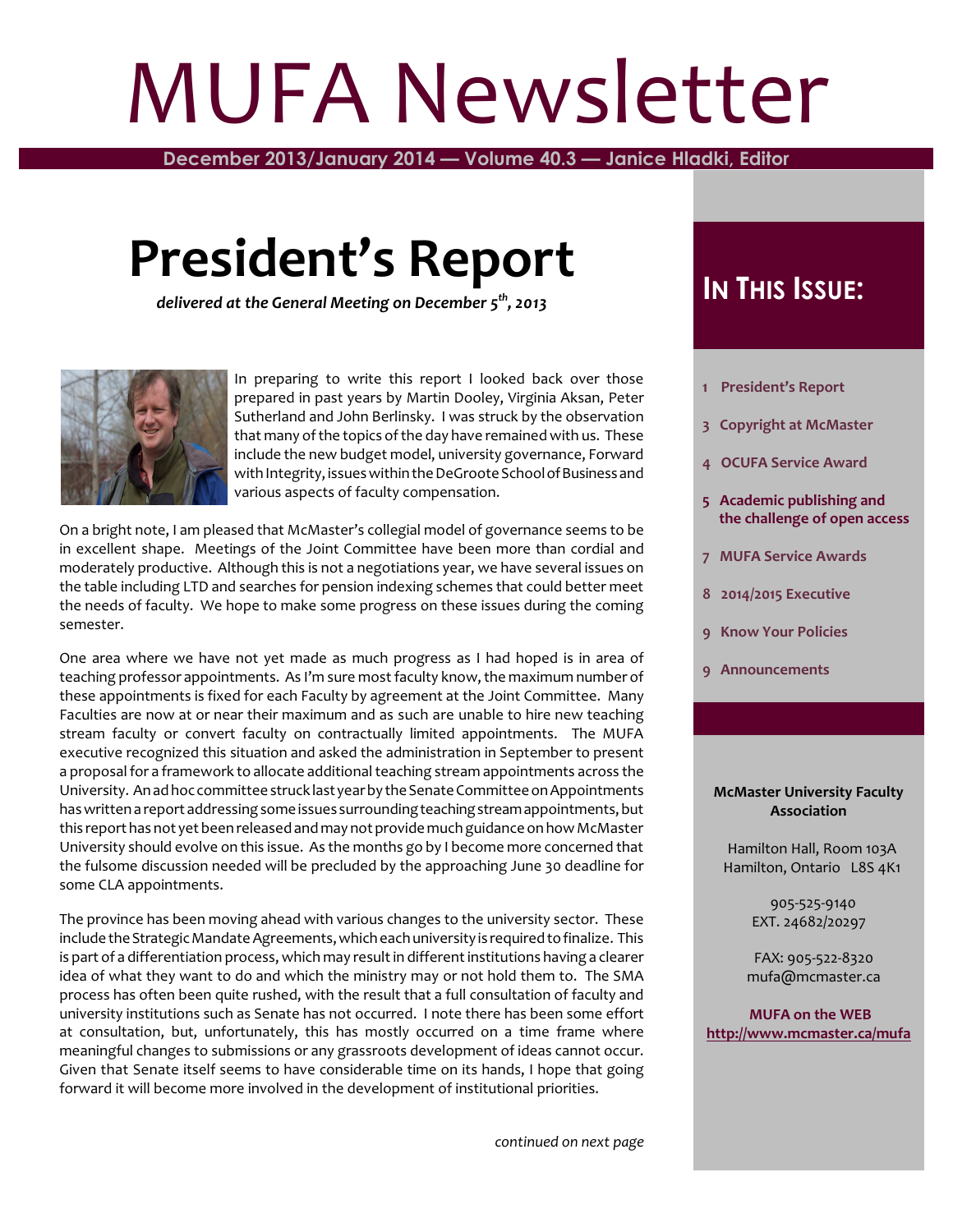There are numerous changes occurring within the university in regards to its financial affairs. We are moving to an activity-based budget model to replace our time-tested (for good or ill) system of side-deals, with its details lost in the depths of time. Of course, such a change brings a great deal of uncertainty across the university with plenty of unintended consequences sure to emerge. On a positive note, the new model should empower faculties to plan with more certainty and effectiveness for the future.

The deployment of MOSAIC is upon us. I personally have logged into the system and carried out one small function—allowing the administrative team in my department to enterdata into my accounts. Emboldened by this success, I tried to find out how much money my various research accounts hold and was unable to formulate the query, let alone get any information. I am reminded of the "Affordable Health Act" south of the border, but hope this crucial development can be quickly brought online. Clearly, there has been an enormous effort put on this important task, and wewill all be better off when the work is done.

The DeGroote School of Business Tribunal has finally completed its work and issued both confidential and public reports summarizing its views of allegations within the school. The Tribunal called for a variety of sanctions (all of which were adopted by the President) against a number of faculty members within the DeGroote School, ranging from sensitivity training and relinquishment of positions of authority to lengthy suspensions from the University without pay. In my view, these were tremendous sanctions, with individual faculty members suffering personal losses of hundreds of thousands of dollars and in some cases, the likely loss of their professional careers. In addition, the Tribunal issued orders to the University, finding that senior administrators bore some responsibility for not addressing issues in the school earlier and more effectively. The Tribunal ordered the University and MUFA to consider and negotiate possible changes to the tenure and promotion procedures within the DeGroote School.

Since the completion of the tribunal process, the University has begun a review of the Human Rights and Equity Services Office as well as the entire Anti-Discrimination and Harassment Policy. Given that the total direct cost to the University of the tribunal (which hasn't been publicly revealed) is certain to be upwards of a million dollars, the lost work time for the tribunal members and witnesses and the lost salary of the suspended faculty (also likely several million dollars) and the disruption of DSB (graduate supervision, course offerings etc.) I think it important that we examine the policy and its implementation with the full benefit of hindsight to see if things could have been handled differently.

McMaster University has a tradition of collegial governance which is (or should be) the envy of every university in the country. This model is only effective when our members avail themselves of the rights and privileges they hold. I encourage all faculty to put themselves forward (with integrity) foruniversity bodies including Senate, the Board of Governors, UPC, Faculty T&P committees and of course, MUFA.

Within the operation of MUFA, we are extremely fortunate to have our new Executive Director Mara Giannotti with us. She has stepped into the role that Phyllis DeRosa-Koetting exemplified for so many years with great dedication and skill. I know that you all join me in thanking Mara for "taking a leap of faith" to move from the Office of the Provost to the basement of Hamilton Hall. Kelly McCaughey, our administrative assistant will be retiring at the end of this academic year: we've been extremely fortunate that she has stayed to assist Mara in the transition in our office.

> *Graeme Luke President*

| <b>Welcome New Members</b>                                               |  |  |  |  |  |  |  |
|--------------------------------------------------------------------------|--|--|--|--|--|--|--|
| Medicine                                                                 |  |  |  |  |  |  |  |
| Materials Science                                                        |  |  |  |  |  |  |  |
| Health, Aging &<br>Society                                               |  |  |  |  |  |  |  |
| Political Science &<br>Walter Booth School<br>of Engineering<br>Practice |  |  |  |  |  |  |  |
| Psychology,<br>Neuroscience &<br>Behaviour                               |  |  |  |  |  |  |  |
|                                                                          |  |  |  |  |  |  |  |

**2**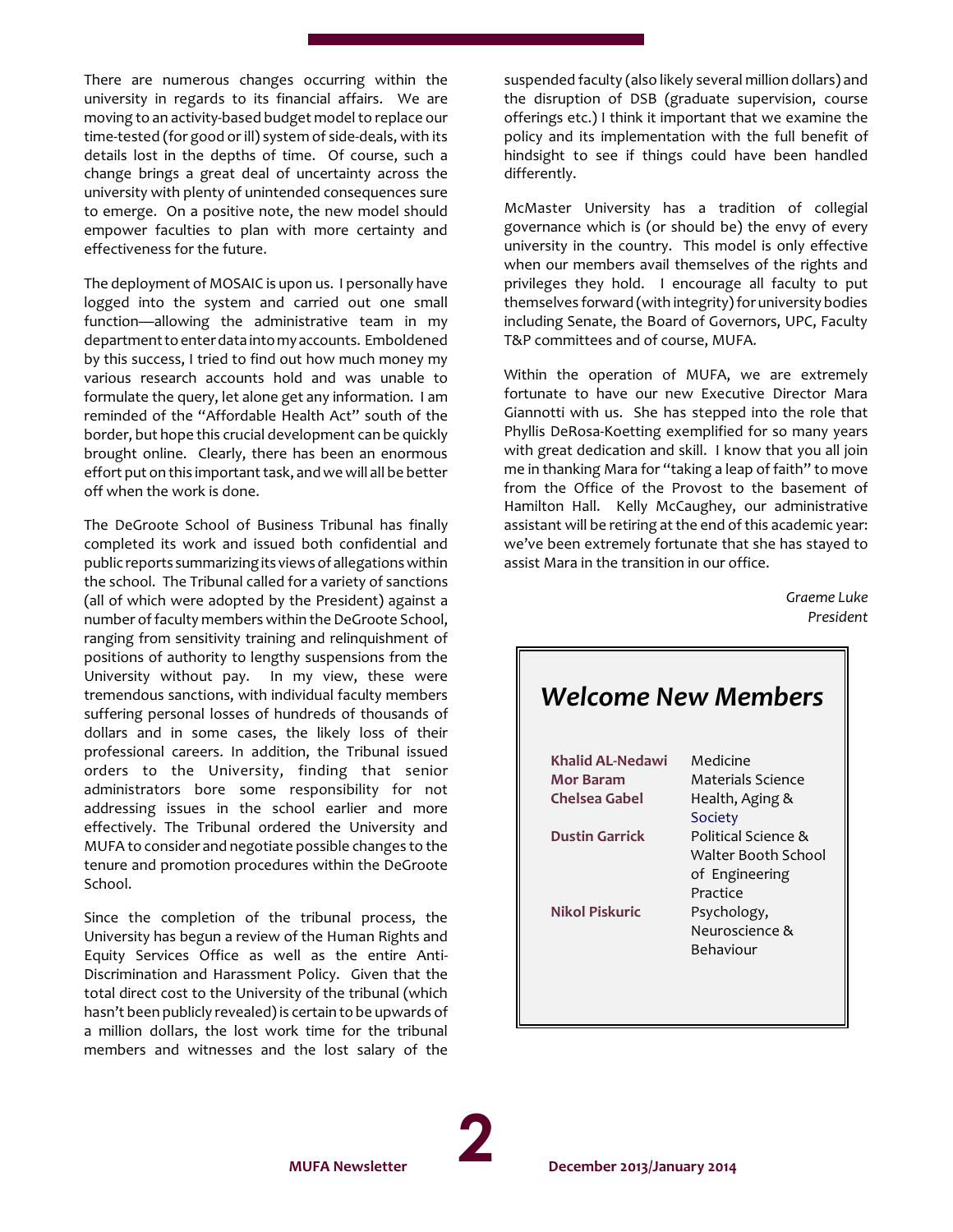## **Copyright at McMaster**

Copyright is a way to protect and define ownership of 'literary and artistic works'. The Berne Convention for the Protection of Literary and Artistic Works (Article 2) states: "The expression 'literary and artistic works' shall include every production in the literary, scientific and artistic domain, whatever may be the mode or form of its expression…". Copyright is a form of Intellectual Property (IP) that provides protection of 'literary and artistic works' that is analogous to patent protection for inventions. While each university does this differently, currently McMaster has what is known as a universityowned IP policy, the *Joint Intellectual Property Policy*, which states that "…the University shall be the nominal owner of all newly created or discovered Intellectual Property…". That may surprise you, but there are important exceptions within the policy that probably align the policy with your expectations.

McMaster has well developed processes in place for disclosure and potential commercialization of IP through the McMaster Industrial Liaison Office (MILO). These processes document the contributors to and the time of creation of the IP, which are critical to provide clarity of ownership for prospective receptors of the IP (e.g. companies). The default arrangement under the IP Policy is that the inventors of the IP receive 50% of the proceeds of the work, while the remaining 50% is retained by the University in acknowledgement of its contribution to the work (facilities…) and support of the commercialization process. The inventor(s) can request (and generally receive) the rights back along with a larger share of the proceeds (the default is 75%), but then they become responsible for securing the IP, shepherding the commercialization process, with any accompanying legal responsibilities. For a research project sponsored by a company, an IP agreement is typically developed that further clarifies the disposition of the IP developed through the course of the project.

*However*, the IP Policy makes an important exception with respect to copyright. Section 4.3 states:

Intellectual Property shall *not* include:

 (a) copyright in traditional academic materials such as, without limitation, lecture notes, laboratory manuals, articles, books, artifacts, works of visual art, maps, charts, plans, photographs, engravings, sculptures and music, no matter in which format any of the foregoing materials may have been recorded or embodied…

Now you can breathe a sigh of relief, because this exception does provide ownership of copyright on most things you probably already thought you owned. However, copyright arises in the role of a faculty member in other ways than the above, so I will discuss 3 categories of copyright:

1. Traditional academic material

 The most common interaction faculty members have with copyright is when they transfer their rights to a publisher when submitting an article for publication. This is the prerogative of the faculty member, but while the publishers do not advertise this, the transferterms are negotiable, so read the fine print and request a change if you would like one. Once you transfer copyright, say on a nice figure you prepared for publication, it is no longer yours to use or transfer again.

Other forms of traditional academic materials are owned by faculty, but it still may be beneficial to document them through a copyright disclosure. Supposeyouand a colleaguewrite a textbook that is destined to become a bestseller. Preparing a document at an early stage that provides clarity of the respective contributions of the authors will prevent misunderstandings later on.

2. Results of research

Copyright of the results of research, like an invention, are University-owned by default. This is more of an opportunity than a restriction. An example of this might be a questionnaire that you develop for pre-screening patients for a medical condition. If you would like to commercialize that questionnaire, or otherwise protect your rights to it, then it is a good idea to disclose it to MILO and it may be beneficial (though often not necessary) to register for copyright. If you are not so inclined, then you can publish that questionnaire, but beware that if you transfer copyright to a publisher, they now retain rights to the questionnaire!

3. Instructional Materials

As stated above, your lecture notes are excepted under the IP Policy. However, there is another policy that pertains to copyright of instructional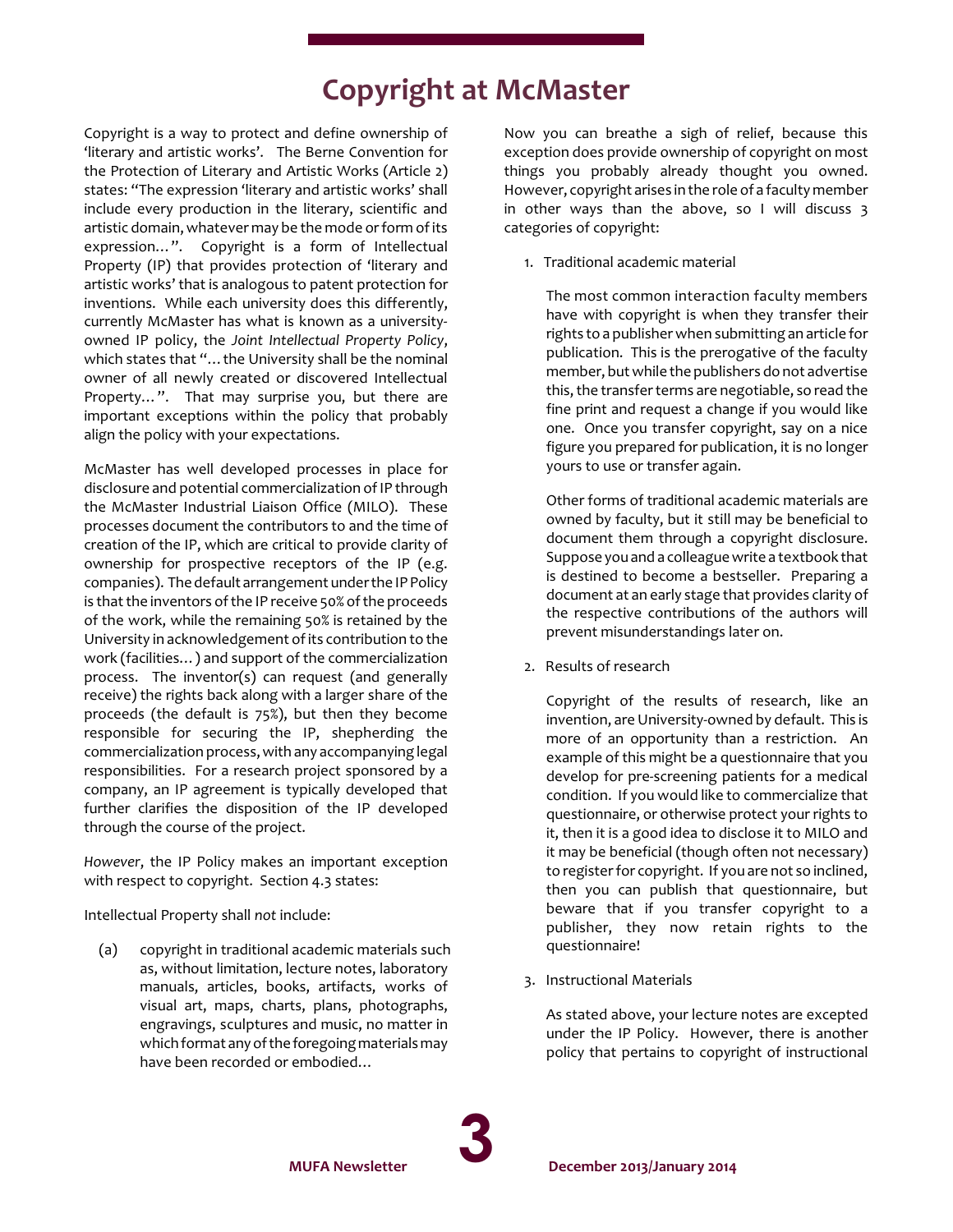materials. The *Policy for the Distribution of Income from the Sale of Instructional Materials*, last updated in 1981, reaffirms the principle that "The author(s) of teaching materials should hold the copyright on them for the same reasons that they hold copyright on their other creative work …".

However, two exceptions to the exception (of the IP Policy) are delineated in the above Policy that pertain to faculty; a) When the University specifically directs or requests a faculty member…to undertakework that is the subject of copyright and b) When the work is produced by a faculty member with direct assistance of a member of the University non-faculty staff…

In other words, if the University already holds copyright on a work or if the University contributes non-faculty human resources, then faculty copyright rights are more limited.

Changes to the IP Policy are being considered, notably to move to an inventor-owned model, which is perceived by industry as being easier to work with and may stimulate more entrepreneurial activity at McMaster.

The Policy for the Distribution of Income from the Sale of Instructional Materials is being re-examined by the Administration in light of on-line course delivery and University investments in new instructional methods. I certainly hope it gets a better name.

You can find the two policies discussed above at;

#### **<http://www.mcmaster.ca/policy/faculty/Research/Joint> [IntellectualProperty.pdf](http://www.mcmaster.ca/policy/faculty/Research/Joint)**

#### **[http://www.mcmaster.ca/policy/faculty/Financial/Distri](http://www.mcmaster.ca/policy/faculty/Financial/DistributionofIncomefromSaleofInstMaterials.pdf) [butionofIncomefromSaleofInstMaterials.pdf](http://www.mcmaster.ca/policy/faculty/Financial/DistributionofIncomefromSaleofInstMaterials.pdf)**

A great resource on copyright at McMaster is Sarah O'Byrne, our very own Copyright Officer at MILO.

You can also email copyright@mcmaster.ca with any questions related to copyright.

MILO has someuseful information on copyright posted at the following links:

**[http://milo.mcmaster.ca/faqs/copyright\\_basics](http://milo.mcmaster.ca/faqs/copyright_basics) [http://milo.mcmaster.ca/faqs/copyright\\_mac](http://milo.mcmaster.ca/faqs/copyright_mac) [http://milo.mcmaster.ca/faqs/copyright\\_milo](http://milo.mcmaster.ca/faqs/copyright_milo)**

> *Rafi Kleiman Vice-President*

## **OCUFA Service Award**

The OCUFA Service Award was established two years ago to honour individuals who have done, or continue to do, exceptional work on behalf of the Ontario Confederation of University Faculty Associations and its Members.

Up to six awards may be given each year and are presented during OCUFA's Annual General Meeting, which will be held this year on May 10, 2014

### **The deadline for nominations this year is April 4th , 2014.**

For more information about the award and the nomination form, please visit: **<http://ocufa.on.ca/ocufa-awards/ocufa-service-award/>**

**MUFA Newsletter**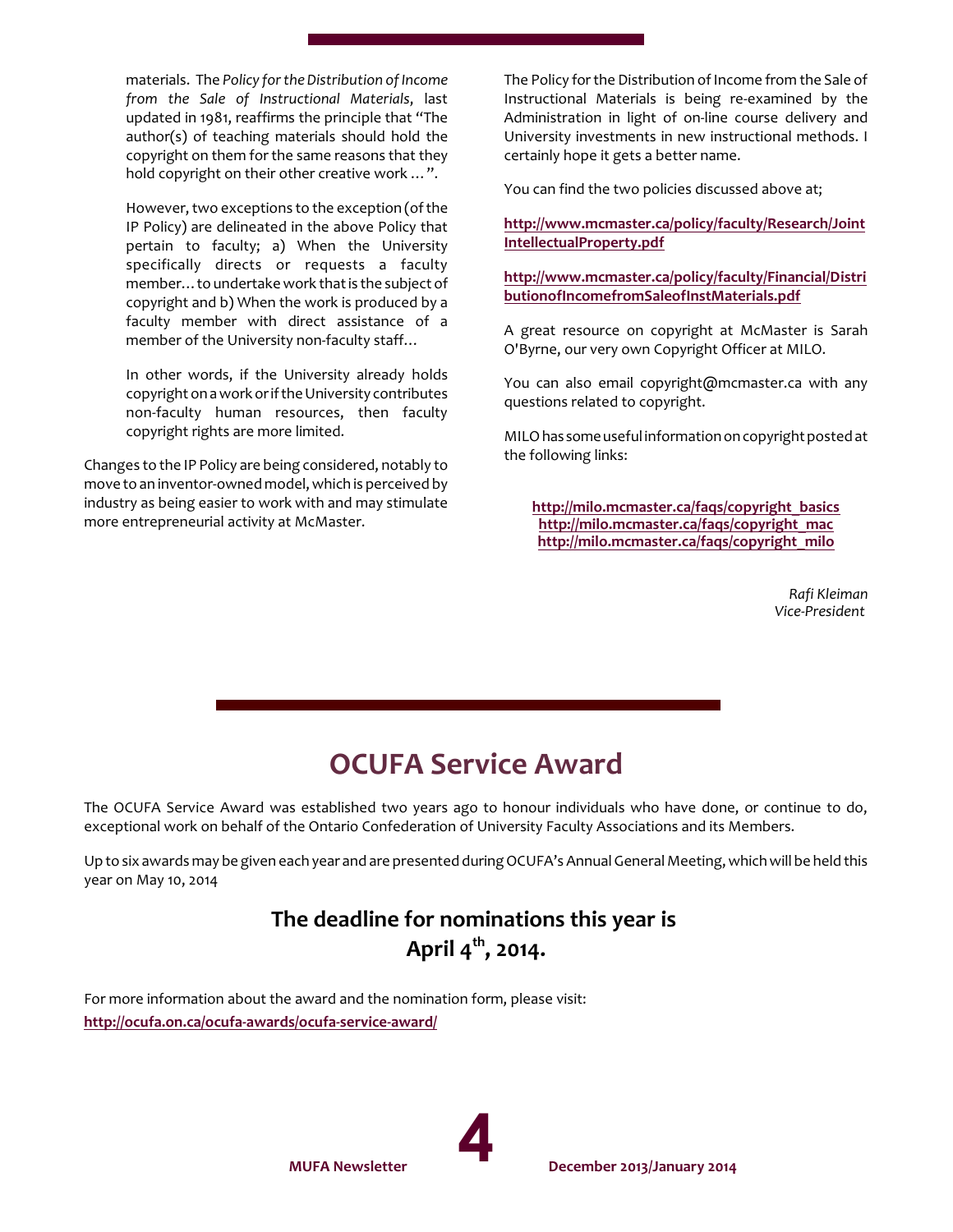## **Academic publishing and the challenge of open access**

The past two years have seen a remarkable revolution in academic publishing. This revolution was sparked on January 21, 2012 when University of Cambridge Fields Medalist Tim Gowers declared on his blog that he would "refuseto have anything to do with Elsevierjournals from now on." This declaration led directly to the "Cost of Knowledge" boycott that has attracted over 14,000 signatures (including 21 from McMaster). It led indirectly to Elsevier withdrawing its support for the Research Works Act in the USA (which would have banned Open Access mandates, like that of the NIH) and to the UK government deciding that government funded research should be published in a freely accessible form. The EU has also adopted an Open Access requirement for EU funded research, and the Canadian tri-councils are currently formulating a Canadian Open Access policy.

This is not the first time academics have rebelled against the harm done to our community by commercial publishers of journals. An even larger petition thirteen years ago led to the formation of the highly successful open access PLOS (public library of science) journals. However, previous rebellions failed to change the fundamental structure of academic publishing: the business model of most journals still requires restricting access to published research to those readers whose institutions have paid subscription charges.

#### Why are things changing now?

Until about 20 years ago academic publishers and researchers enjoyed a mutually beneficial relationship. Researchers needed publishers to communicate their research results to a wide audience since this communication relied on printing and distributing physical journals. Every stage was expensive and required expert skills: typesetting (especially mathematical) was a time consuming job that could be done only by experts, printing and binding were expensive and incurred a cost for each copy printed, and shipping vast amounts of paperaround theworld was the only way to disseminate the final papers. Academic libraries handled the costs of archiving, and researchers themselves handled editing (apart from someminorcopy editing), peer review and provided the content. Researchers donated editing, refereeing and the manuscript itself as a service to the community. Authors often transferred copyright to the publishers to make it easierto produce collected works, orto simplify requests to reprint parts of papers. As a token of appreciation most good journals would provide a few dozen high quality reprints for the authors to distribute as they wished.

As in most areas, computers and the internet have democratized academic communication. Academics no longer need publishers to make their work widely available, and the internet and electronic typesetting programs (like the freely available TeX system used by almost all mathematical publishers) mean that authors themselves now do much of the "penalty" technical typesetting. Institutional repositories (like Digital Commons at McMasterorthe arXiv) allowresearchers to archive their own work and make it instantly available to anyone in the world free of charge. The peer review system has been simplified by using email and peer review management systems (like the open source PKP Journal management systems).

However, at the same time as the cost of managing, producing and distributing journals has plummeted, the costs of subscriptions to university libraries and page charges to authors have skyrocketed to the point that the chief librarian at Harvard declared recently the costs are now unsustainable.

Profit margins at the four biggest academic publishers are commonly above 40%, making academic publishing the most profitable industry around. Academic publishing is the only industry where automation and outsourcing work (to the customers!) has led to much higher prices and very little innovation. Most academic journals are basically electronic versions of the old paper journals (with a few hyperlinks added). As Tim Gowers and many other academics have realized, the current system is one where commercial publishers are parasitic on the academic community. Publishers use the brand names of the journals they control to convince researchers to donate their research and time, and they then put this research behind a paywall and sell it back to the same community of researchers who donated their time and content in the first place. Elsevier, in particular, claims that it "owns" the research published in its journals and that researchers "work" for Elsevier.

All this has been known for some time, but since researchers typically don't pay the exorbitant subscription charges themselves and they feel they must publish in certain high ranked journals, the system has continued long after the costs began to outweigh the benefits. In addition, until recently publishers didn't try to enforce the "surrender all rights" copyright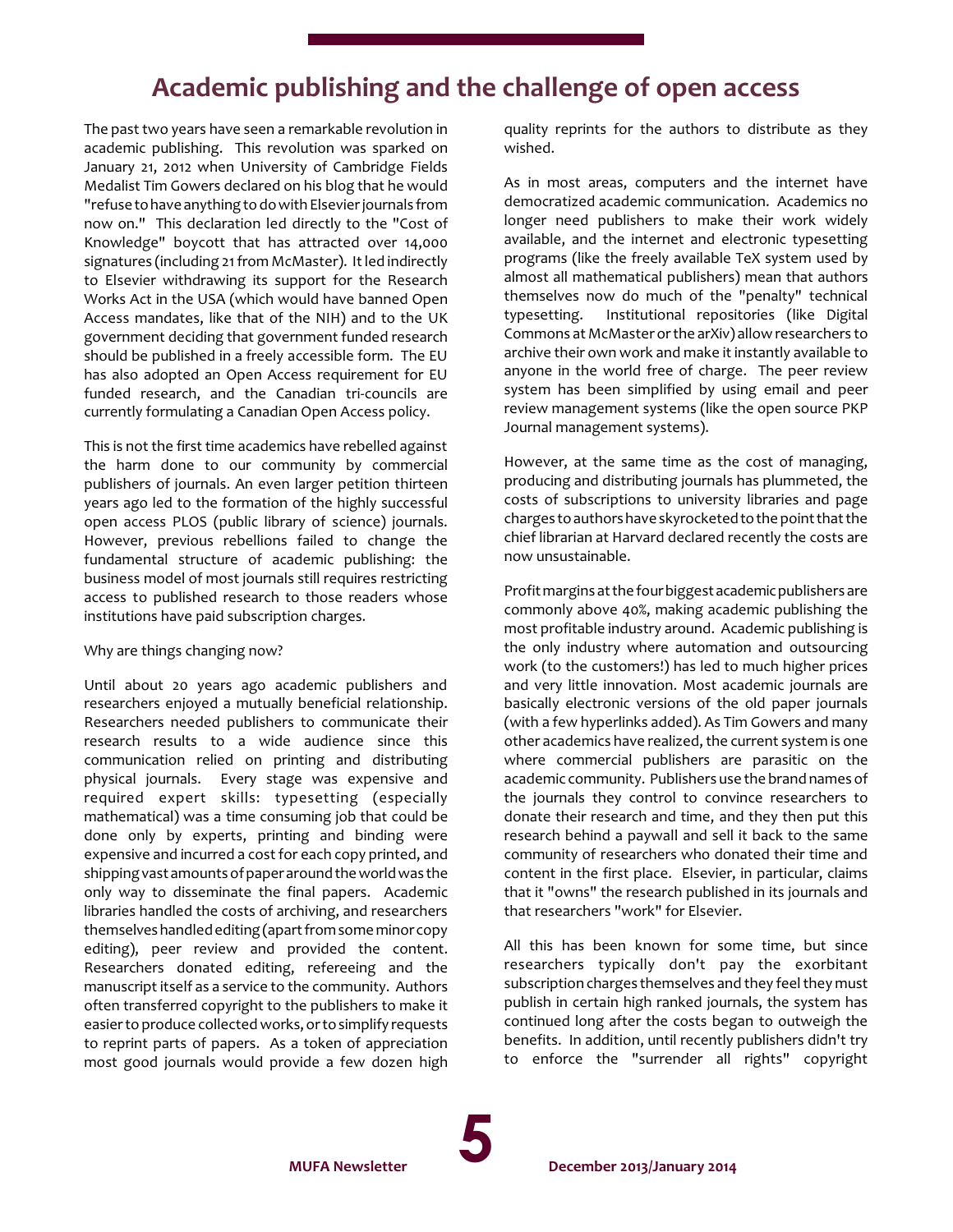agreements they try to force authors to sign. What has changed is that funding agencies, starting with NIH in the USA, began to realize that the results of publicly funded research should be available to the public. They have also woken up to the fact that paying around \$3000 per article directly to the shareholders of commercial publishers is not a very good use of public money! Most researchers are, quite naturally, more concerned about their research (and careers) than accessibility or cost. But if the funding agencies require that their research results be publicly available (eitherin Open Access journals orin repositories like PubMedCentral), they will comply. Publishers will have to adapt their business models.

The primary result of this revolution is that all published research results will be freely accessible, which is an unambiguously good thing for both researchers and the general public. The question now concerns the new business model for academic publishing.

Two models for providing open access currently co-exist. "Gold" Open Access means that the paper is freely accessible in the journal itself as soon as it is published. In hybrid journals Open Access and non-Open Access papers appear side by side and the publisher continues to charge (unreduced) subscription fees. In fully Open Access journals all papers are freely accessible and authors retain their copyright. "Green" open access means that the paper, after final review, is placed in a freely accessible online repository (usually after an embargo of six months to two years). Strangely, Elsevier forbids deposition of final versions of papers that appear in its journals if such deposition is mandated by the funding agency or university.

Confusingly, there is no connection between the type of journal and its business model. About 75% of non-Open Access journals charge authors fees of some sort (in addition tosubscription fees to libraries), whileabout 65% of Open Access journals charge no fees at all (costs are covered by learned societies, scholarly communities, universities or funding agencies). It is important to remember that the choice of business model is separate from the question of whether or not a journal is Open Access.

Open Access is a hugely positive change that presents both challenges and opportunities. The challenge to the academic community is to ensure that the new system is sustainable and that quality is maintained and improved. The breakdown of the old system also provides an opportunity to develop new more effective modes of academic communication that take full advantage of the new media. It also means that we can rid ourselves of the more pernicious practices of some commercial publishers: the promotion of journal "impact factors", coercive citation (where authors are required to cite papers from the journal to raise its impact factor), and the proliferation of newlow-quality journals (both paywalled and Open Access) whose only goal is to make money for the publishers.

Academic publishing should become a service, not a product. We should choose which services are essential (e.g. archiving, editing and peerreview), and who should provide them. A freer market in open access journals is already driving down costs (peerJ charges just \$99 for one peer-reviewed publication per year).

Here at McMaster, we should recognize the importance of free dissemination of research results by signing the "Berlin Declaration on Open Access". We should also reform our hiring, tenure and promotion processes to ensure that we evaluate the impact and research quality of papers themselves, rather than relying on flawed proxy measures like journal impact factors. And we must be sure not to penalize younger colleagues for not publishing in pay-walled journals like Nature and Science. Counting publications (weighted by impact factors) is a lazy and ineffective way of measuring the impact and quality of research and we should not accept it.

Finally, many of us recognize that the peerreviewsystem itself is breaking under the avalanche of papers now being produced. Peer review no longer necessarily weeds out bad research, and it often fails to recognize good innovative or interdisciplinary research. Perversely, theworstpapers often consumethemost peerreviewing resources as they move down the hierarchy of journals, getting rejected repeatedly before inevitably finding a home. We should be exploring new ways to raise the effectiveness of research communication and ensure that our time is used most efficiently.

Please encourage your colleagues to publish in ways that help, rather than harm, the research community and the general public who fund our research.

*Nicholas Kevlahan*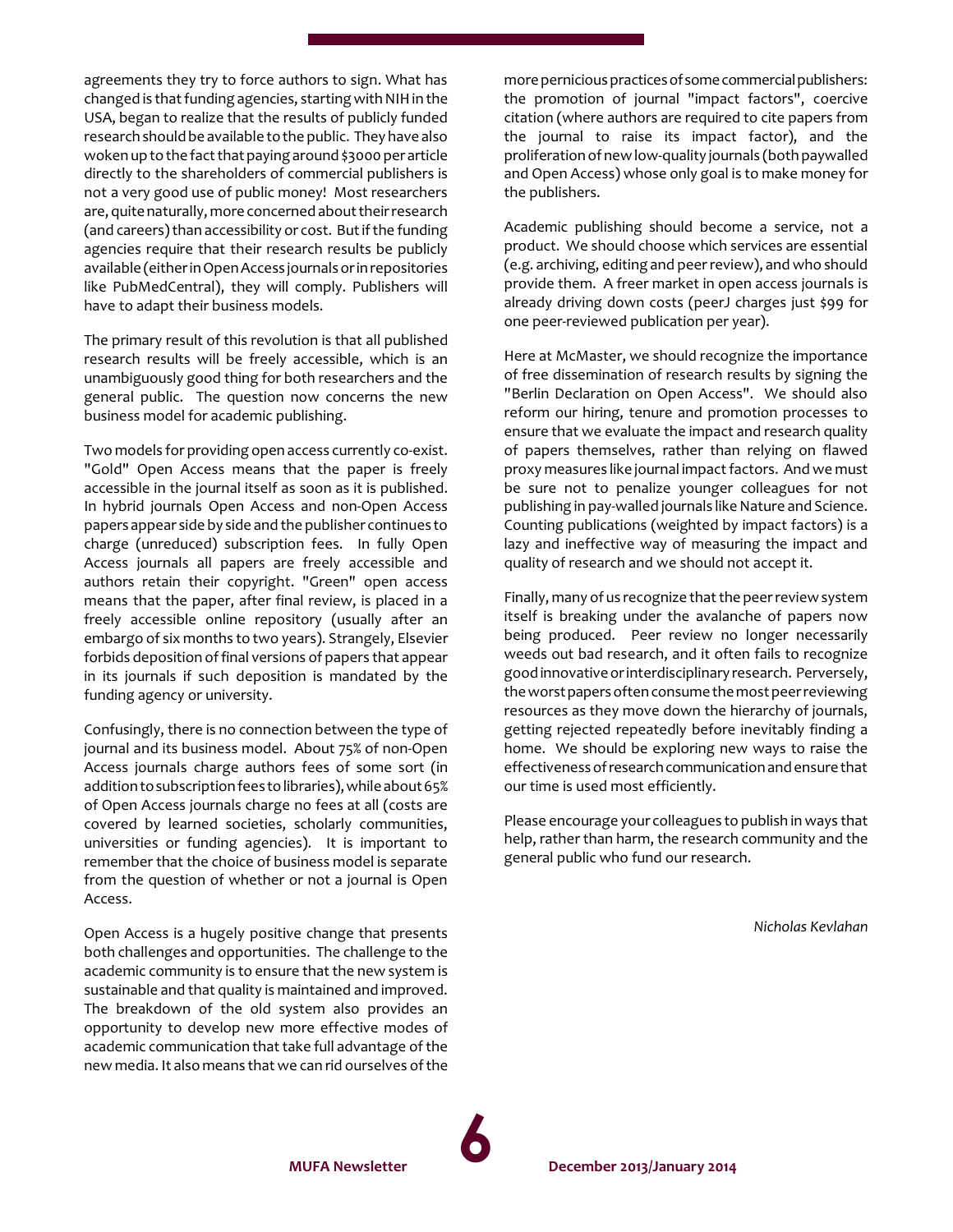## **Call for Nominations**

## **The MUFA Faculty/Librarian Awards for Outstanding Service**

#### **PURPOSE**

The purpose of these awards is to provide an annual recognition for faculty and professional librarians who have made an outstanding contribution to the University through the provision of exceptional service to faculty, librarians, staff, students or alumni.

#### **THE AWARDS**

Each year there will be a maximum of three awards in the amount of \$1,500.

#### **ELIGIBILITY**

The awards are open to all members of the McMaster University Faculty Association (MUFA).

#### **PROCEDURES**

- 1. The MUFA Executive has appointed a chair and committee drawn from amongst the categories of faculty, professional librarians, staff, students, and alumni. The Secretariat to the committee is the MUFA Executive Director.
- 2. The period of the award is a calendar year.
- 3. Nominations
	- a. Nominations must be e-mailed (mufa@mcmaster.ca) or mailed to MUFA (Hamilton Hall 103A) no later than

## **February 24th , 2014**

b. The nominator must attach a supporting narrative of not more than 750 words.

- c. Each nomination must be supported by a minimum of 2, and not more than 4 reference letters. These reference letters must be e-mailed or mailed, either through the nominator or independently. Reference letters should not exceed 500 words.
- d. Position and contact information for the nominator and all references must be clearly indicated.
- 4. The Committee will review the nominations. Among the factors considered by the Committee will be:
	- **E** enhancement of the reputation of McMaster University
	- provision of excellent service
	- **E** demonstrated innovation
	- $\blacksquare$  breadth and depth of impact
	- $\blacksquare$  strength of support in nominations
- 5. The faculty/librarians selected to receive the awards will be invited to attend a special reception following the Annual General Meeting in the spring and will be presented with their awards at that time. Pictures of the individual recipients and a brief summary of the rationale for their award will be published in the MUFA *Newsletter* and on the MUFA Web page.
- 6. Each faculty/librarian who is nominated for an award will receive a letter of commendation from the MUFA President.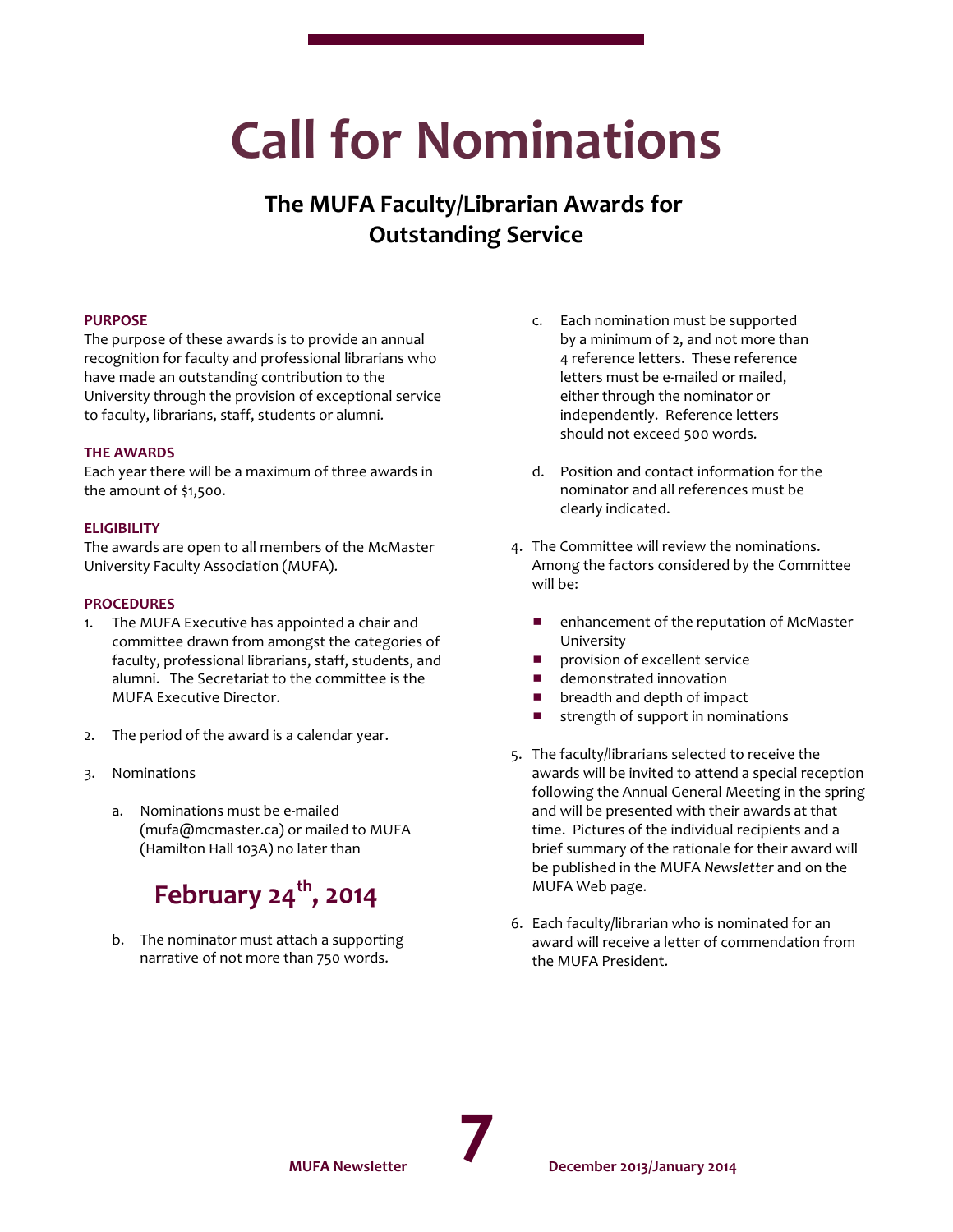## **2014/2015 Executive**

If you are interested in serving on the Faculty Association Executive or know of someone who would make an excellent candidate, please complete the form below and mail to the Nominating Committee, Faculty Association, Hamilton Hall 103A. If you prefer, give us a call (ext. 24682/20297) or drop us an e-mail note (mufa@mcmaster.ca).

#### **DEADLINE — FEBRUARY 14, 2014**

| CANDIDATE                                                                                                                                               |                       |  |  |  |  |  |  |
|---------------------------------------------------------------------------------------------------------------------------------------------------------|-----------------------|--|--|--|--|--|--|
| <b>FACULTY</b>                                                                                                                                          |                       |  |  |  |  |  |  |
| RANK                                                                                                                                                    |                       |  |  |  |  |  |  |
| PORTFOLIO PREFERENCE<br>(E.G., academic affairs, grievances, human rights, library, membership, OCUFA, pension, public relations, remuneration, tenure) |                       |  |  |  |  |  |  |
| DEPARTMENT                                                                                                                                              | <b>CAMPUS ADDRESS</b> |  |  |  |  |  |  |
| <b>EXTENSION</b>                                                                                                                                        | E-MAIL                |  |  |  |  |  |  |
|                                                                                                                                                         |                       |  |  |  |  |  |  |



A voluntary organization such as MUFA can succeed in serving the interests of its membership only to the extent that the members participate in formulating and executing policy. At any given time, approximately two dozen individuals carry the burden for all of the members and after a few years most of them are exhausted by the tasks which they have voluntarily borne. Their valuable experience and wisdom is then lost to us. The best way to lessen this attrition of talent is for more of the membership to give some time and effort to the Association. If you are not interested in putting your name forward for the Executive Committee, please use the form below to let us know if you would like to participate in MUFA's efforts by serving on one of the following committees.

| Yes, I am interested in working more closely with the Faculty Association. My interests are: |                  |                                                                       |        |                                                                                     |   |
|----------------------------------------------------------------------------------------------|------------------|-----------------------------------------------------------------------|--------|-------------------------------------------------------------------------------------|---|
| <b>MUFA Council</b><br>Academic Affairs<br>Human Rights<br>Library                           | □<br>П<br>П<br>П | Membership<br>Pension<br><b>Public Relations</b><br>Remunerations     | П<br>□ | Grievances<br>Tenure<br>Ad Hoc Committees<br>Special Assignment                     | П |
|                                                                                              |                  |                                                                       |        | Are there other areas where the Faculty Association might be useful to its members? |   |
| NAME<br><u> 1980 - Jan James James Barnett, amerikansk politik (</u>                         |                  |                                                                       |        | EXTENSION ________________________                                                  |   |
| DEPARTMENT                                                                                   |                  |                                                                       | E-MAIL |                                                                                     |   |
|                                                                                              |                  | <b>Return form to McMaster University Faculty Association, HH 103</b> |        |                                                                                     |   |